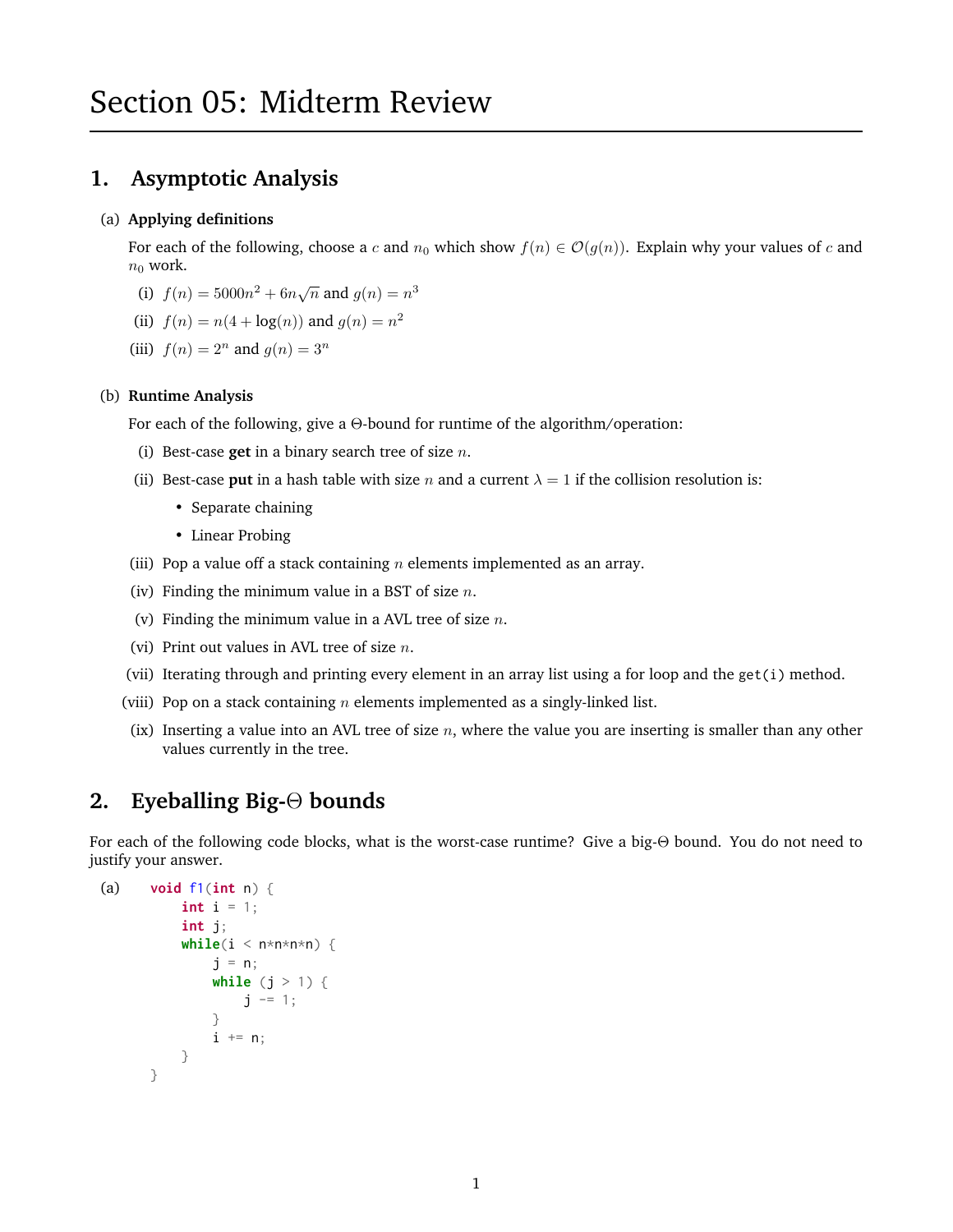```
(b) int f2(int n) {
           for (int i = 0; i < n; i++) {
               for (int j = 0; j < n; j^{++}) {
                   System.out.println("j = " + j);}
               for (int k = 0; k < i; k^{++}) {
                   System.out.println("k = " + k);
                   for (int m = 0; m < 100000; m++) {
                       System.out.println(m = " + m);}
              }
           }
      }
(c) int f3(n) {
           count = \theta;
           if (n < 1000) {
               for (int i = 0; i < n; i++) {
                   for (int j = 0; j < n; j^{++}) {
                       for (int k = 0; k < i; k++) {
                           count++;
                       }
                   }
              }
           } else {
              for (int i = 0; i < n; i++) {
                   count++;
               }
           }
           return count;
      }
(d) void f4(int n) {
           IList<Integer> list = new DoubleLinkedList<>();
           for (int i = 0; i < n; i++) {
               if (list.size() > 20) {
                   list.remove(0);
               }
               list.add(i);
           }
           for (int i = 0; i < list.size(); i^{++}) {
               System.out.println(list.get(i));
           }
      }
```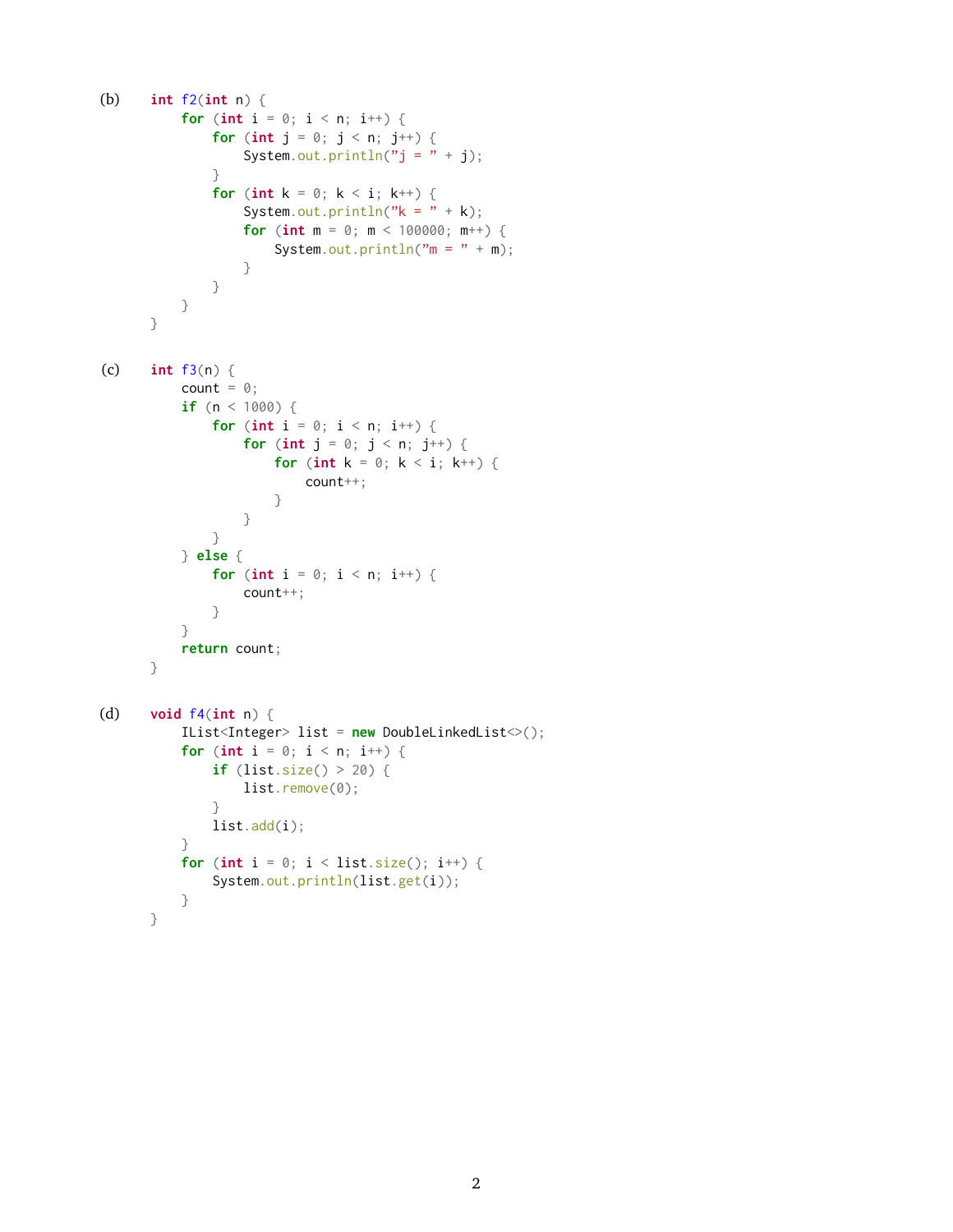#### **3. Recurrences and Summations**

Find an expression for the total work of the following expressions using the Tree Method, then simplify that summation to a closed form. If possible, check that the big- $O$  is correct with Master Theorem.

**Hint:** Just as a reminder, here are the steps you should go through for **any** Tree Method Problem:

i. Draw the recurrence tree.

ii. What is the size of the **input** to each node at level i? What is the amount of **work** done by each node at the i-th *recursive* level? As in class, we call the root level  $i = 0$ . This means that at  $i = 0$ , your expression for the input should equal  $n$ .

iii. What is the total number of nodes at level i? As in class, we call the root level  $i = 0$ . This means that at  $i = 0$ , your expression for the total number of nodes should equal 1.

- iv. What is the total work done across the i-th *recursive* level?
- v. What value of  $i$  does the last level of the tree occur at?
- vi. What is the total work done across the base case level of the tree (i.e. the last level)?
- vii. Combine your answers from previous parts to get an expression for the total work.

(a) 
$$
T(n) = \begin{cases} T(n-1) + n^2 & \text{if } n > 19\\ 57 & \text{otherwise} \end{cases}
$$

(b) 
$$
T(n) = \begin{cases} T(n/2) + n^2 & \text{if } n \ge 4\\ 5 & \text{otherwise} \end{cases}
$$

(c) 
$$
T(n) = \begin{cases} 2T(n/3) + 5n & \text{if } n > 1 \\ 9 & \text{otherwise} \end{cases}
$$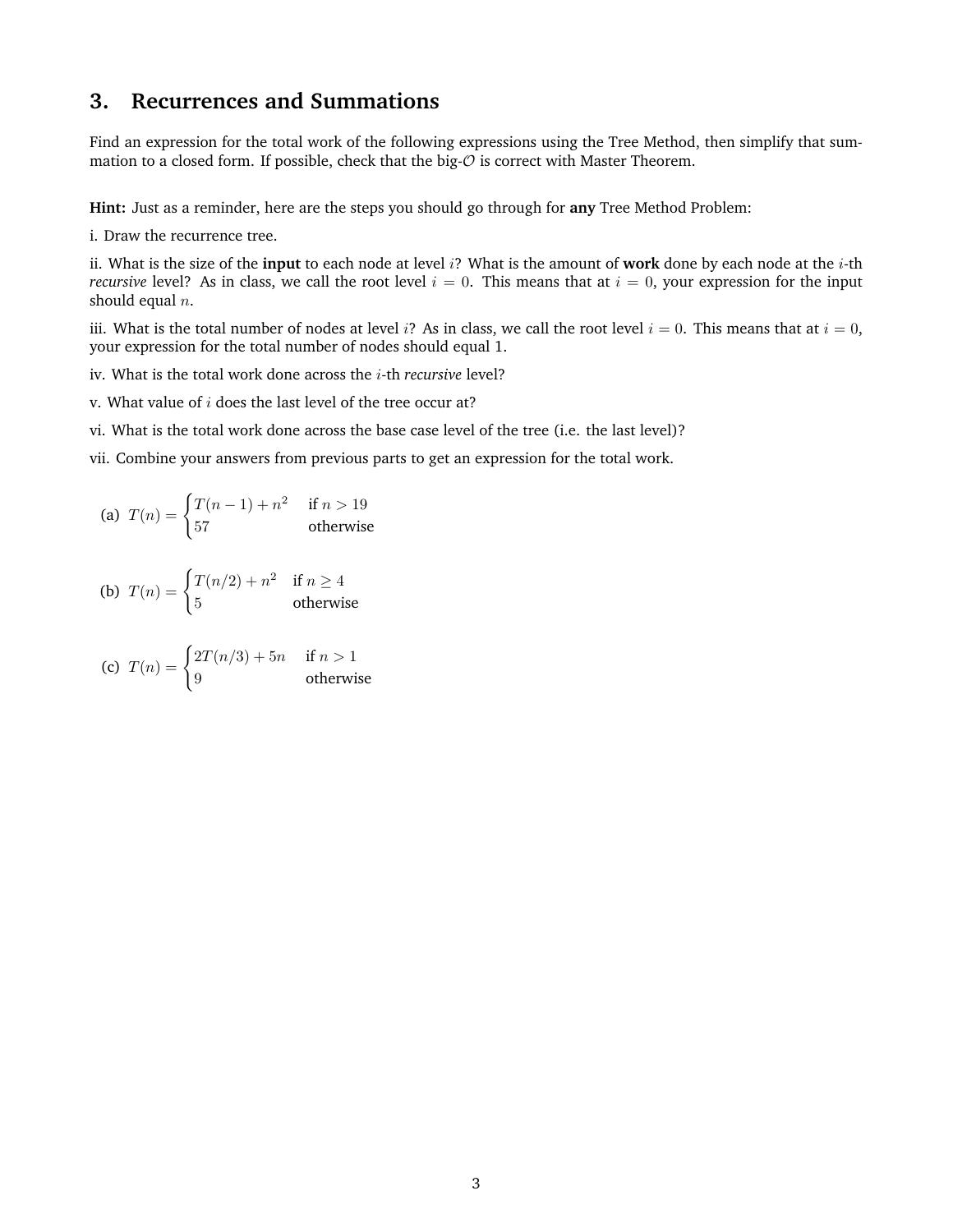### **4. Modeling**

Consider the following method. Let n be the integer value of the n parameter, and let m be the length of DoubleLinkedList. You may assume that  $n > 7$ .

```
public int mystery(int n, DoubleLinkedList<Integer> list) {
    if (n < 7) {
        System.out.println("???");
        int out = 0;
        for (int i = 0; i < n; i++) {
            out += i;
        }
        return out;
    } else {
        System.out.println("???");
        System.out.println("???");
        out = 0;for (int i : list) {
            out += 1;for (int j = 0; j < list.size(); j^{++}) {
                System.out.println(list.get(j));
            }
        }
        return out + 2 \times mystery(n - 4, list) + 3 \times mystery(n / 2, list);
    }
}
```
Note: your answer to all three questions should be a recurrence, possibly involving a summation. You do not need to find a closed form.

- (a) Construct a mathematical function modeling the *approximate* worst-case runtime of this method in terms of  $n$  and  $m$ .
- (b) Construct a mathematical function modeling the *exact* integer output of this method in terms of n and m.
- (c) Construct a mathematical function modeling the *exact* number of lines printed out in terms of n and m.

### **5. AVL/BST**

- (a) Insert {94, 33, 50, 76, 96, 67, 56, 65, 83, 34} into an initially empty AVL tree.
- (b) Insert  $\{6, 5, 4, 3, 2, 1, 10, 9, 8, 6, 7\}$  into an initially empty AVL tree.
- (c) Suppose you insert 7 elements into a BST. What are the possible heights after the insertions? (Think about different orders of inserting elements).
- (d) If you insert 7 elements into an AVL tree, what are the possible heights of the tree?
- (e) More generally, what is the minimum number of nodes in an AVL tree of height 4? Draw an instance of such an AVL tree.
- (f) Describe an implementation of delete() for a BST.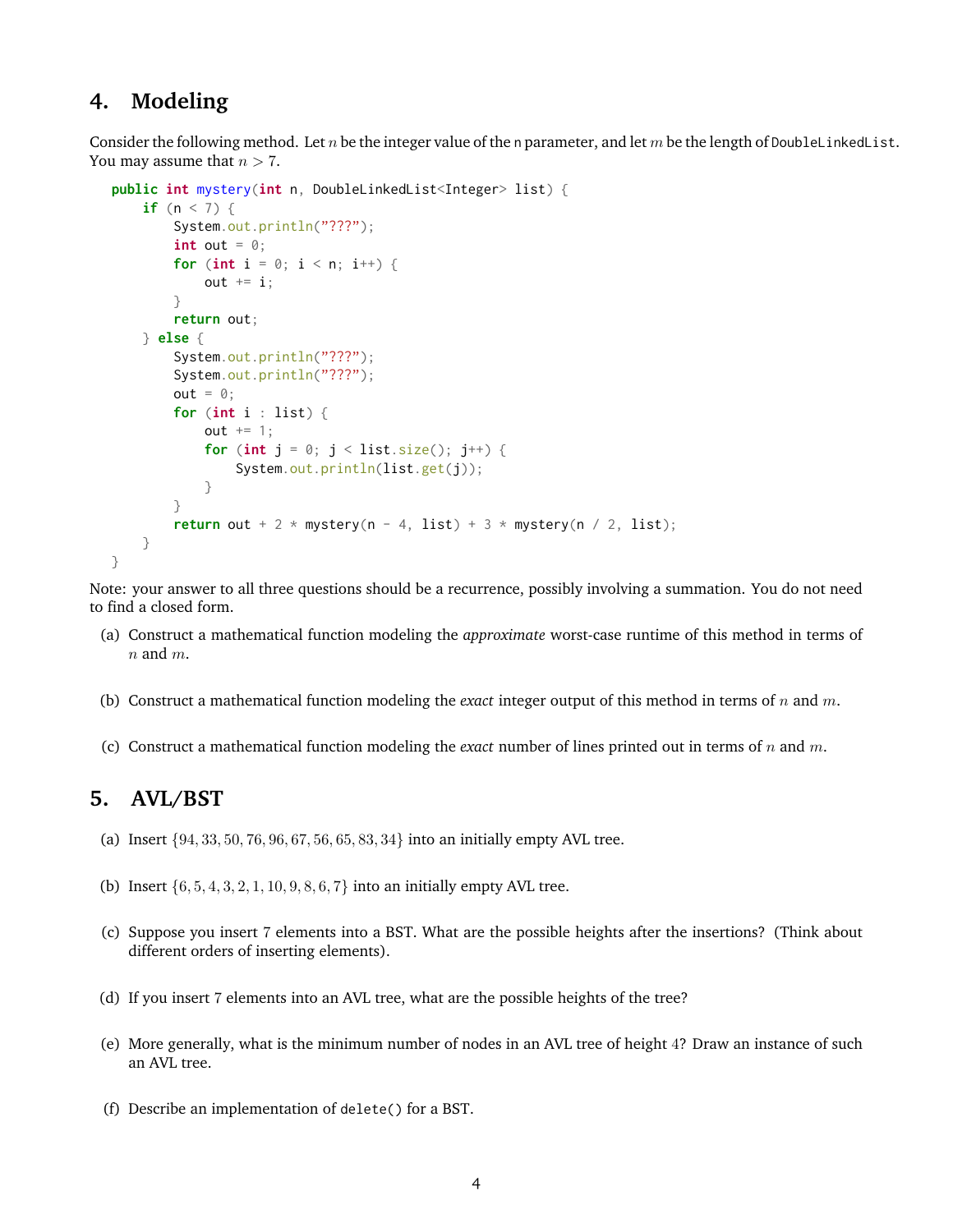- (g) Adapt delete() for a BST to work for an AVL tree. Don't worry if there are some edge cases that don't quite work yet, the next part will help with those.
- (h) Make a more robust (not buggy) delete() for an AVL tree, and try to be as (**hint**) lazy as possible.

### **6. Hash tables**

- (a) What is the difference between primary clustering and secondary clustering in hash tables?
- (b) Suppose we implement a hash table using double hashing. Is it possible for this hash table to have clustering?
- (c) Suppose you know your hash table needs to store keys where each key's hash code is always a multiple of two. In that case, which resizing strategy should you use?
- (d) Consider the following key-value pairs.

(6, a), (29, b), (41, d). (34, e), (10, f), (64, g), (50, h)

Suppose each key has a hash function  $h(k) = 2k$ . So, the key 6 would have a hash code of 12. Insert each key-value pair into the following hash tables and draw what their internal state looks like:

- (i) A hash table that uses separate chaining. The table has an internal capacity of 10. Assume each bucket is a linked list, where new pairs are appended to the end. Do not worry about resizing.
- (ii) A hash table that uses linear probing, with internal capacity 10. Do not worry about resizing.
- (iii) A hash table that uses quadratic probing, with internal capacity 10. Do not worry about resizing.
- (e) Consider the three hash tables in the previous question. What are the load factors of each hash table?

# **7. Debugging**

Suppose we are trying to implement an algorithm isTree(Node node) that detects whether some binary tree is a valid one or not, and returns true if it is, and false if it isn't. In particular, we want to confirm that the tree does not contain any *cycles* – there are no nodes where the left and right fields point to their parents.

Assume that the node passed into the method is supposed to be the root node of the tree.

- (a) List at least four different test cases for each problem. For each test case, be sure to specify what the input is (drawing the tree, if necessary), and what the expected output is (assuming the algorithm is implemented correctly).
- (b) Here is one (buggy) implementation in Java. List every bug you can find with this algorithm.

```
public class Node {
    public int data;
    public Node left;
    public Node right;
    // We are simplifying what the equals method is supposed to look like in Java.
    // This method is technically invalid, but you may assume it's
    // implemented correctly.
    public boolean equals(Node n) {
        if (n == null) {
            return false;
```